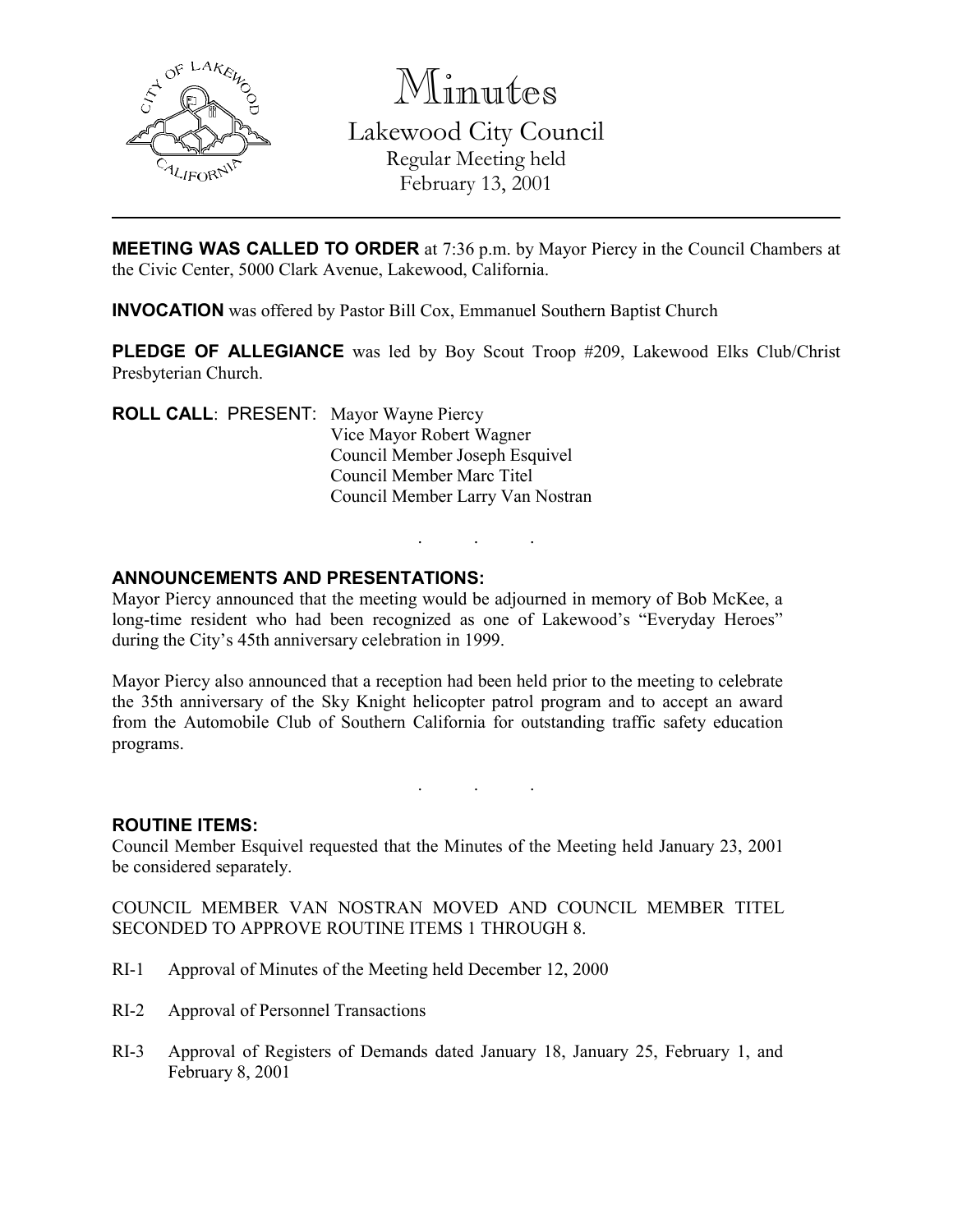City Council Minutes February 13, 2001 Page 2

#### ROUTINE ITEMS: Continued

- RI-4 RESOLUTION NO. 2001-2; A RESOLUTION OF THE CITY COUNCIL OF THE CITY OF LAKEWOOD PROHIBITING THE PARKING OR STANDING OF VEHICLES BETWEEN 10 A.M. AND 3 P.M. ON FRIDAY OF EACH WEEK FOR STREET SWEEPING PURPOSES ON THE WEST SIDE OF WOODRUFF AVENUE EAST SERVICE ROAD BETWEEN FAIRMAN STREET AND CENTRALIA STREET
- RI-5 RESOLUTION NO. 2001-3; A RESOLUTION OF THE CITY COUNCIL OF THE CITY OF LAKEWOOD DESIGNATING PUBLIC OFFICE HOURS AND HOLIDAYS
- RI-6 Acceptance of Notice of Completion for Public Works Contracts 00-18 A & B, Mayfair Park Swim Pavilion and Youth Center Flooring Replacement Projects
- RI-7 Approval of Contract with Fair Housing Consultant
- RI-8 Authorization for Juvenile Accountability Incentive Block Grant Funding

UPON ROLL CALL VOTE, THE MOTION WAS APPROVED:

AYES: COUNCIL MEMBERS: Van Nostran, Esquivel, Titel, Wagner and Piercy NAYS: COUNCIL MEMBERS: None

Approval of Minutes of the Meeting held January 23, 2001

COUNCIL MEMBER VAN NOSTRAN MOVED AND COUNCIL MEMBER TITEL SECONDED TO APPROVE THE MINUTES OF THE MEETING HELD JANUARY 23, 2001. UPON ROLL CALL VOTE, THE MOTION WAS APPROVED:

AYES: COUNCIL MEMBERS: Van Nostran, Titel, Wagner and Piercy NAYS: COUNCIL MEMBERS: None ABSTAIN: COUNCIL MEMBERS: Esquivel

. . .

At 7:43 p.m., the Regular Meeting of the City Council was recessed for the Meeting of the Lakewood Redevelopment Agency. At 7:46 p.m., the City Council Meeting was reconvened with all members present.

. . .

### 3.1 • TWENTY-FIRST CENTURY LAW ENFORCEMENT INITIATIVES

Los Angeles County Sheriff Lee Baca made a brief presentation on his Strategic Plan for county law enforcement. He stated that the thirty-year plan was intended to direct operations and structure services. He expressed concern that his department not operate on traditions that were no longer valid, but rather to seek input from the communities they served as well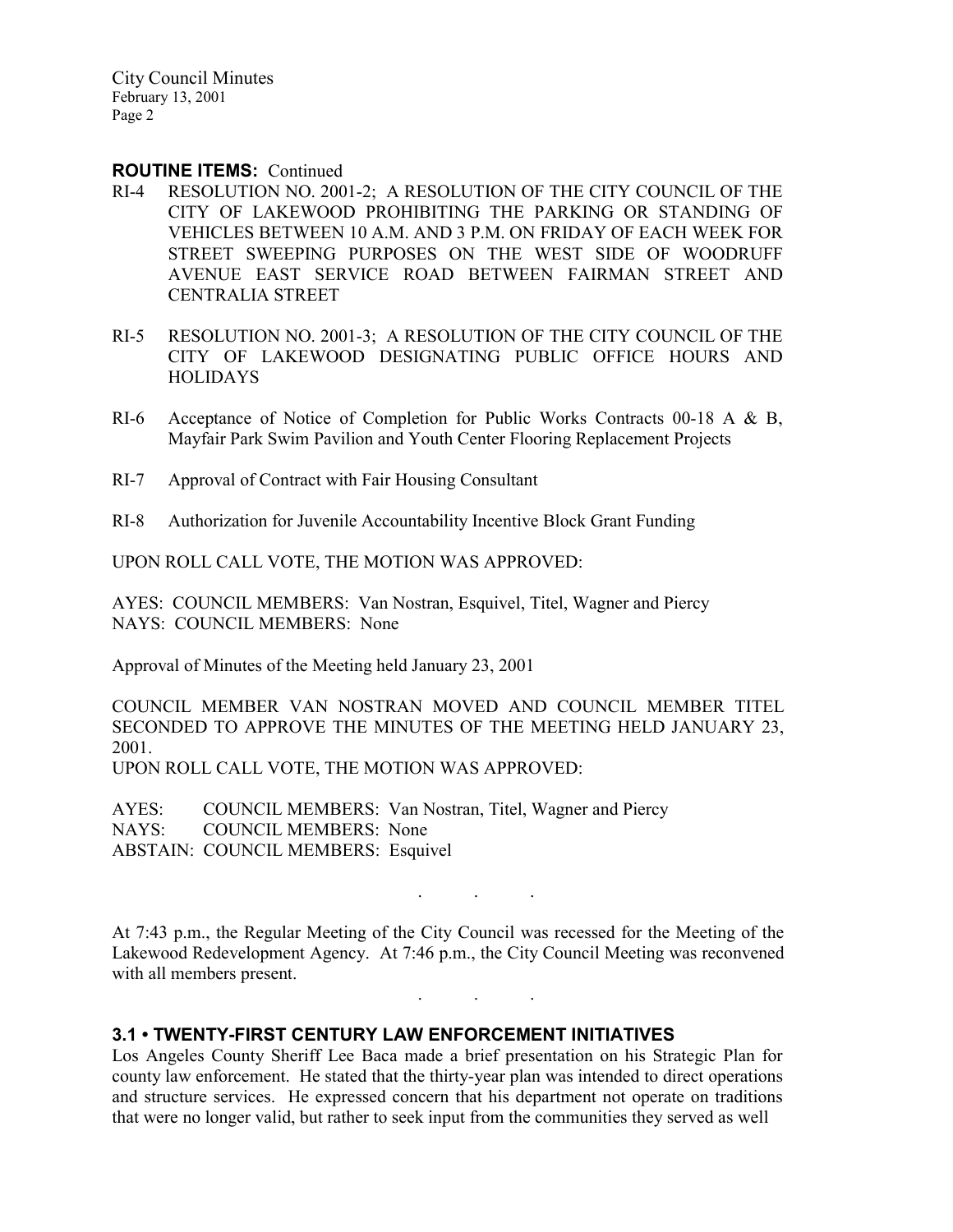3.1 • TWENTY-FIRST CENTURY LAW ENFORCEMENT INITIATIVES - Continued as station and jail commanders for the best use of resources. He stated core values were a critical part of the growth process and that he would encourage leadership by offering leadership training to all of the department staff. He touched on other developing programs such as, alternatives for at risk youth, recovery program for domestic violence and drug dependency, and redesigned jails. He noted that City Manager Howard Chambers had participated in the selection of staff for the Sheriff's Office of Civil Review. He concluded by thanking the City Council for their continuing support, noting that Lakewood was the originator of the contract plan and the Sky Knight helicopter patrol.

Council Member Van Nostran commended Sheriff Baca for his innovative and open-minded thinking and his outstanding leadership.

The City Manager reported that there were two items to be presented under the 21st Century Law Enforcement Initiatives. The first would be the planned renovation of the Lakewood Sheriff's Station, utilizing an architect specializing in public buildings. The other initiative was the LARCIS program for which the Sheriff was able to obtain additional funding that would speed up the program by three years.

### a. LAKEWOOD SHERIFF'S STATION RENOVATION

Lisa Rapp, Director of Public Works, presented slides and an oral report based on the memorandum contained in the agenda packet stating that due to expanded services, staff and technology equipment, the Sheriff Station, originally constructed in 1959, needed additional space. The architectural firm of Charles Walton Associates, who had recently completed the remodel of Lakewood's Iacoboni Library, had done some initial concept design work on the proposed remodel and was ready to proceed with Phase II of the work. It was the recommendation of staff that the City Council approve an amendment to the agreement with Charles Walton Associates in an amount not to exceed \$66,000 and appropriate \$75,000 to the Lakewood Sheriff Station Addition/Remodel Project Account.

Captain Bob Osborne, Commander of the Lakewood Sheriff's Station, remarked that he was excited to have the opportunity to plan for the future needs of the station. He advised that the present facilities were inadequate for certain service needs, especially in the public lobby and dispatcher areas. He concluded by stating it was his goal that the Station be inviting to the public and he encouraged everyone to attend the upcoming open house at the Station on March 24th.

COUNCIL MEMBER VAN NOSTRAN MOVED AND COUNCIL MEMBER ESQUIVEL SECONDED TO APPROVE STAFF'S RECOMMENDATION. UPON ROLL CALL VOTE, THE MOTION WAS APPROVED:

AYES: COUNCIL MEMBERS: Van Nostran, Esquivel, Titel, Wagner and Piercy NAYS: COUNCIL MEMBERS: None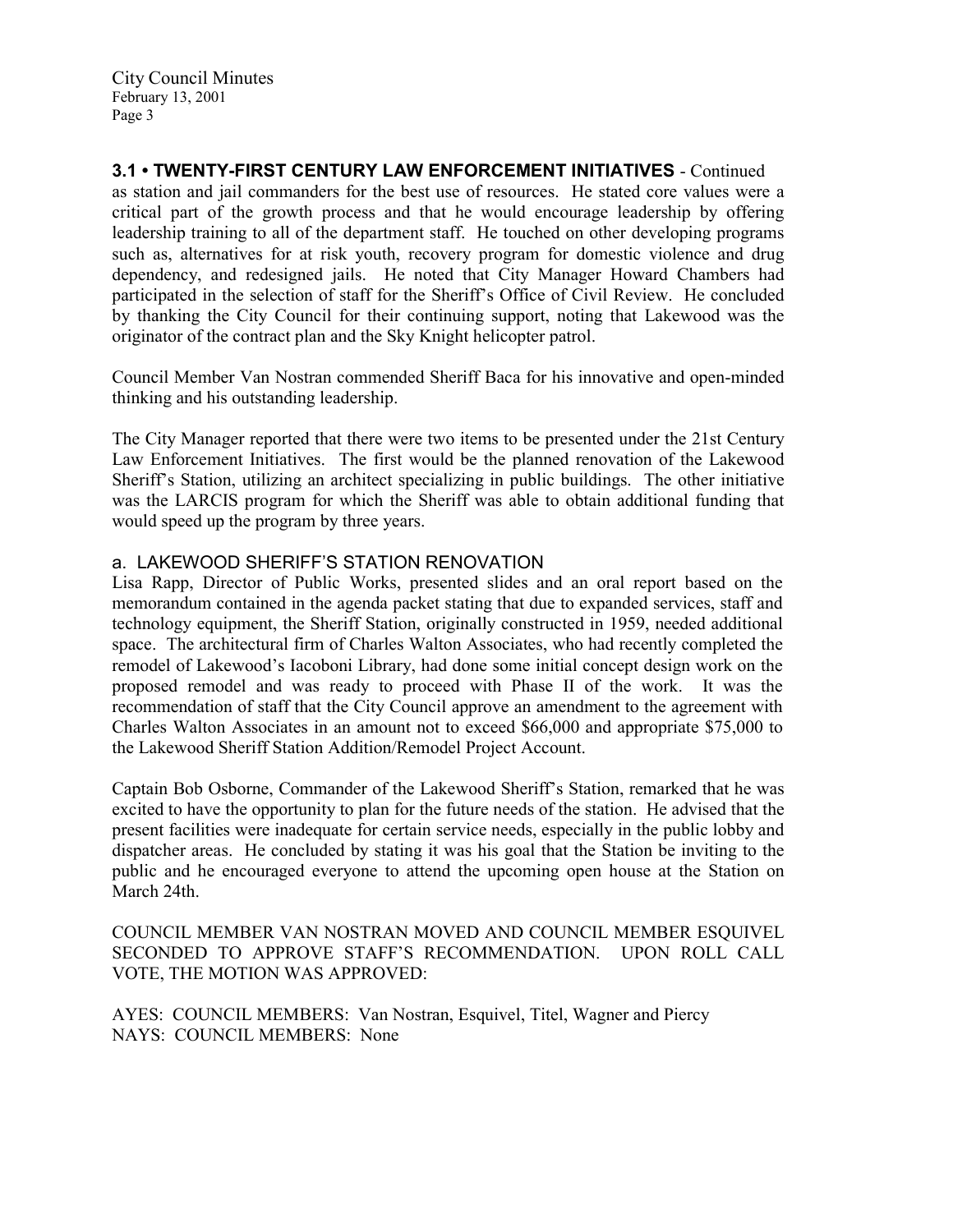### 3.1 • TWENTY-FIRST CENTURY LAW ENFORCEMENT INITIATIVES - Continued b. LOS ANGELES REGIONAL CRIME INFORMATION SYSTEM

Lee Davenport, Chief of Technical Services for the Los Angeles County Sheriff's Department, made a brief presentation on the Los Angeles Regional Crime Information System also known as LARCIS. The purpose of the informational database system was to provide the ability to share crime information on a regional basis. He noted that by July 2001, data from the Los Angeles Police Department would have been integrated into the database with the Sheriff's data and that the County was working closely with the County Chiefs of Police Association to link with the data of other departments, like Long Beach Police Department. The system was also designed to automate field reporting, which should increase effectiveness and operational efficiency.

Mayor Piercy and Vice Mayor Wagner commended Sheriff Baca for his visionary support of such a useful and advanced computer system.

Council Member Titel stated he supported making an investment in a program that would allow the Sheriff's Department to enhance their crime fighting efforts.

COUNCIL MEMBER VAN NOSTRAN MOVED AND VICE MAYOR WAGNER SECONDED TO ALLOCATE \$64,000 IN CLEEP GRANT FUNDS FOR THE LARCIS SYSTEM. UPON ROLL CALL VOTE, THE MOTION WAS APPROVED:

AYES: COUNCIL MEMBERS: Van Nostran, Esquivel, Titel, Wagner and Piercy NAYS: COUNCIL MEMBERS: None

# 3.2 • IACOBONI LIBRARY PROJECT, ACCEPTANCE OF NOTICE OF COMPLETION FOR PW CONTRACT 00-8

. . .

The Public Works Director displayed slides and presented an oral report based on the memorandum contained in the agenda packet reporting that renovation work on the Iacoboni Library had been completed. She noted that a grand re-opening reception had been held on Saturday, February 10th, with the library re-opening for service yesterday. She commended the project team made up of both City and County staff in addition to the architect's staff for working together so well to accomplish the project. She concluded by stating it was the recommendation of staff that the City Council accept the work and authorize filing a notice of completion in the amount of \$649,609.06; ratify change orders no. 1 through no. 11; assign all furniture, fixtures and equipment purchased as part of the project to the County of Los Angeles; and authorize the Director of Finance to present financial records to the County substantiating \$1,020,000 in expenses and request reimbursement.

Vice Mayor Wagner stated that as part of an ad hoc library committee, he had reviewed the proposal for this project and yet was amazed how much larger and more spacious the facility looked now. He extended compliments to the architect, staff and library staff for the tremendous success of the project.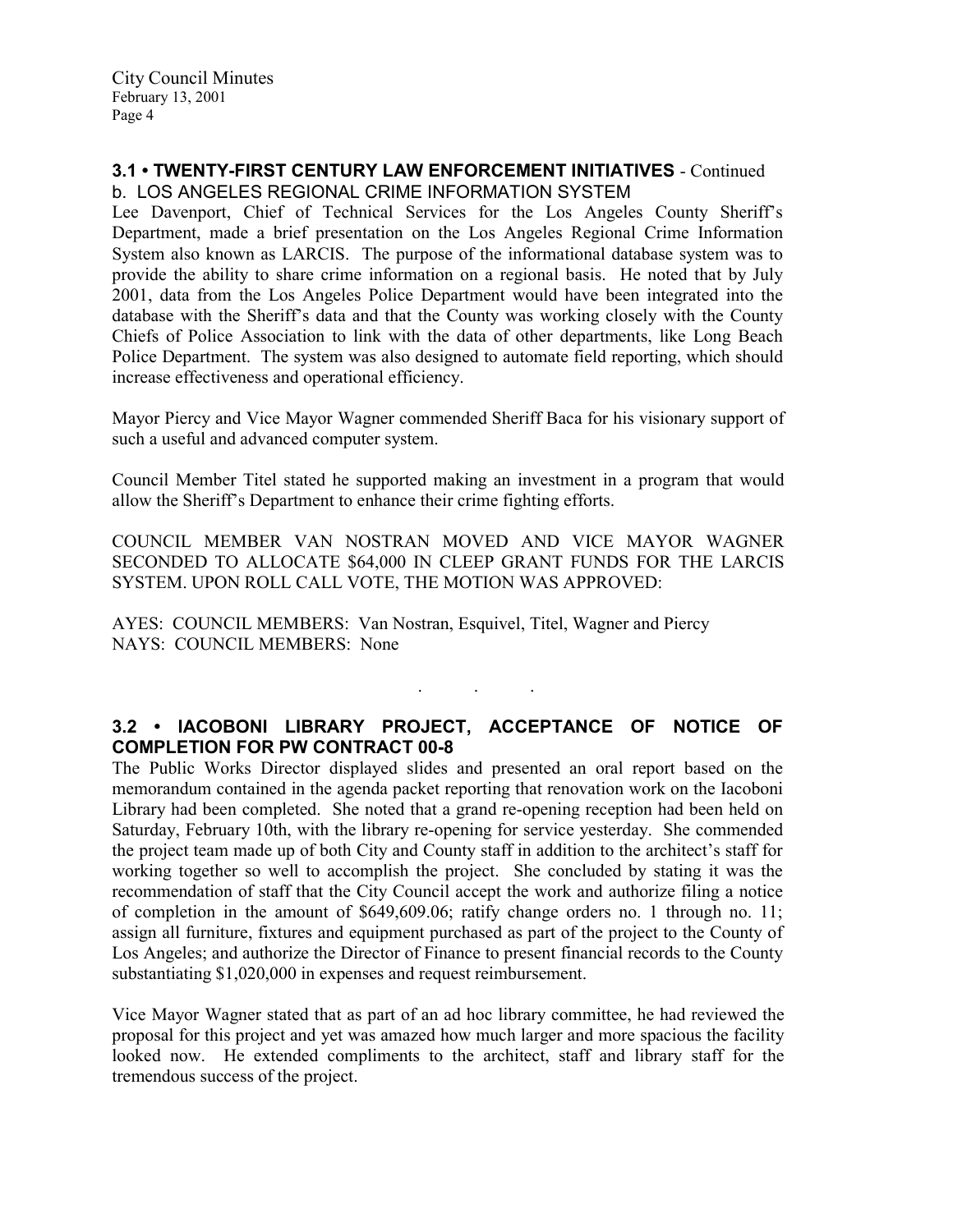#### 3.2 • IACOBONI LIBRARY PROJECT, PW CONTRACT 00-8 - Continued COUNCIL MEMBER TITEL MOVED AND VICE MAYOR WAGNER SECONDED TO APPROVE STAFF'S RECOMMENDATION. UPON ROLL CALL VOTE, THE MOTION WAS APPROVED:

AYES: COUNCIL MEMBERS: Van Nostran, Esquivel, Titel, Wagner and Piercy NAYS: COUNCIL MEMBERS: None

# 3.3 • ECONOMIC DEVELOPMENT CHALLENGES/OPPORTUNITIES AT THE LAKEWOOD CENTER MALL

 $\mathbf{r}$  .  $\mathbf{r}$  ,  $\mathbf{r}$  ,  $\mathbf{r}$  ,  $\mathbf{r}$  ,  $\mathbf{r}$  ,  $\mathbf{r}$  ,  $\mathbf{r}$ 

Chuck Ebner, Director of Community Development, displayed slides and presented an oral report based on the memorandum contained in the agenda packet stating renovation and expansion of the Lakewood Center Mall were nearing completion with the Grand Opening of the last phase scheduled for April 7, 2001. He briefly reviewed a history of the economic development of the Mall and noted future challenges such as replacing the Montgomery Wards store, the possible closure of the Pacific Theater South location and the demolition of the former hospital site on the northeast corner of Clark and Candlewood Streets.

COUNCIL MEMBER ESQUIVEL MOVED AND COUNCIL MEMBER VAN NOSTRAN SECONDED TO RECEIVE AND FILE THE REPORT. THERE BEING NO OBJECTION, IT WAS SO ORDERED.

# 3.4 • COUNTY JURISDICTION AND COOPERATIVE AGREEMENT – COLLECTOR STREET RESURFACING PROJECT

. . .

The Public Works Director presented an oral report based on the memorandum contained in the agenda packet and stated the County of Los Angeles had agreed to provide bidding, award and construction management services for a project to resurface several collector streets: Ashworth, Allington and Candlewood Streets, Arbor Road and Harvey Way. In order to facilitate the work, the City must grant jurisdiction to the County during the course of the work. It was the recommendation of staff that the City Council grant jurisdiction to the County of Los Angeles by consenting to the establishment of segments of Ashworth, Allington, Candlewood, Arbor Road and Harvey Way as part of the system of highways; approve an agreement with the County for the project; and finds the project to be of a minor nature and exempt from CEQA.

RESOLUTION NO. 2001-4; A RESOLUTION OF THE CITY COUNCIL OF THE CITY OF LAKEWOOD CONSENTING TO THE ESTABLISHMENT OF PORTIONS OF VARIOUS STREETS WITHIN SAID CITY AS PART OF THE SYSTEM OF HIGHWAYS OF THE COUNTY OF LOS ANGELES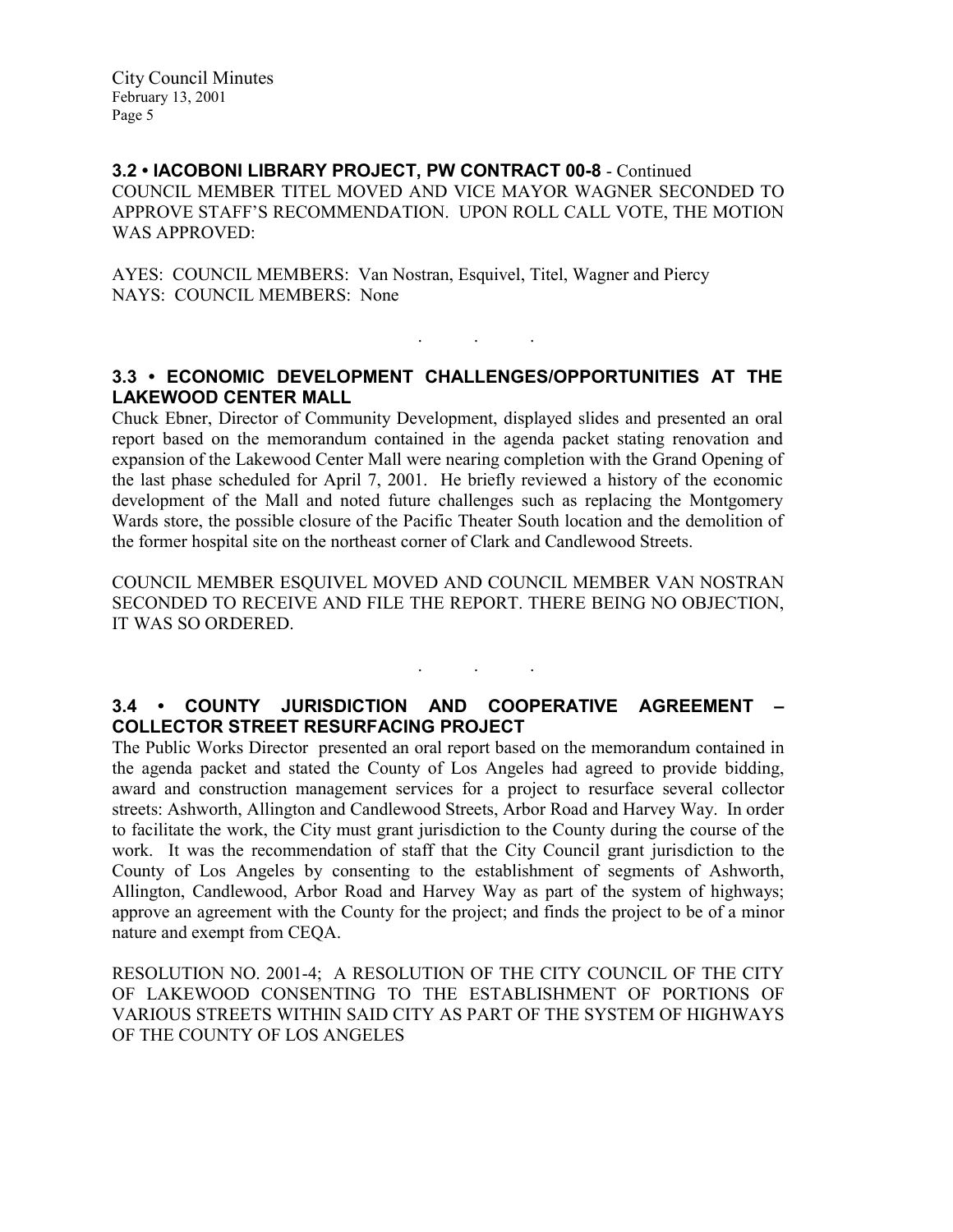## 3.4 • COUNTY JURISDICTION AND COOPERATIVE AGREEMENT – COLLECTOR STREET RESURFACING PROJECT

COUNCIL MEMBER VAN NOSTRAN MOVED AND COUNCIL MEMBER ESQUIVEL SECONDED TO APPROVE STAFF'S RECOMMENDATION AND ADOPT RESOLUTION NO. 2001-4. UPON ROLL CALL VOTE, THE MOTION WAS APPROVED:

AYES: COUNCIL MEMBERS: Van Nostran, Esquivel, Titel, Wagner and Piercy NAYS: COUNCIL MEMBERS: None

### 3.5 • ENERGY CONSERVATION ANALYSIS AND IMPROVEMENTS

The Director of Public Works presented an oral report based on the memorandum contained in the agenda packet and reported that in response to the energy crisis, staff had met with a Certified Energy Manager regarding an audit of City facilities to evaluate current energy usage and make recommendations regarding changes to conserve energy. It was the recommendation of staff that the City Council approve a consulting agreement with Energy Options, Bruce Hatchett, in the amount of \$4,000 and appropriate \$15,000 for the purchase and installation of energy efficient fixtures and equipment.

. . .

COUNCIL MEMBER VAN NOSTRAN MOVED AND COUNCIL MEMBER ESQUIVEL SECONDED TO APPROVE STAFF'S RECOMMENDATION. UPON ROLL CALL VOTE, THE MOTION WAS APPROVED:

AYES: COUNCIL MEMBERS: Van Nostran, Esquivel, Titel, Wagner and Piercy NAYS: COUNCIL MEMBERS: None

## 3.6 • STATUS REPORT FROM AD HOC SCHOOL DISTRICT FORMATION COMMITTEE

. . .

Vice Mayor Wagner stated a four-year process that had begun with 14,000 Lakewood residents signing petitions for their own school district had ended with the negative decision by the State Board of Education. He noted that perhaps the largest obstacle had been the grandfathering in of current bussed students, which although assurances were offered by the proponents that the new district would be willing to do this, the State Board found that there was no legal way a future board of education could be held to such a promise. He expressed indignation that the final report by the staff of the State Board held many factual errors, exaggerations, and misrepresentations which made the formation of a new district seem virtually impossible without destroying the educational process of the whole area. He also stated that the State Board gave no weight whatsoever to the number of people who had signed the petitions. He further stated that he felt the petition did not get a fair hearing at the State level and, noting that State law pertaining to city involvement in such processes had changed, it was necessary to determine where do we go from here.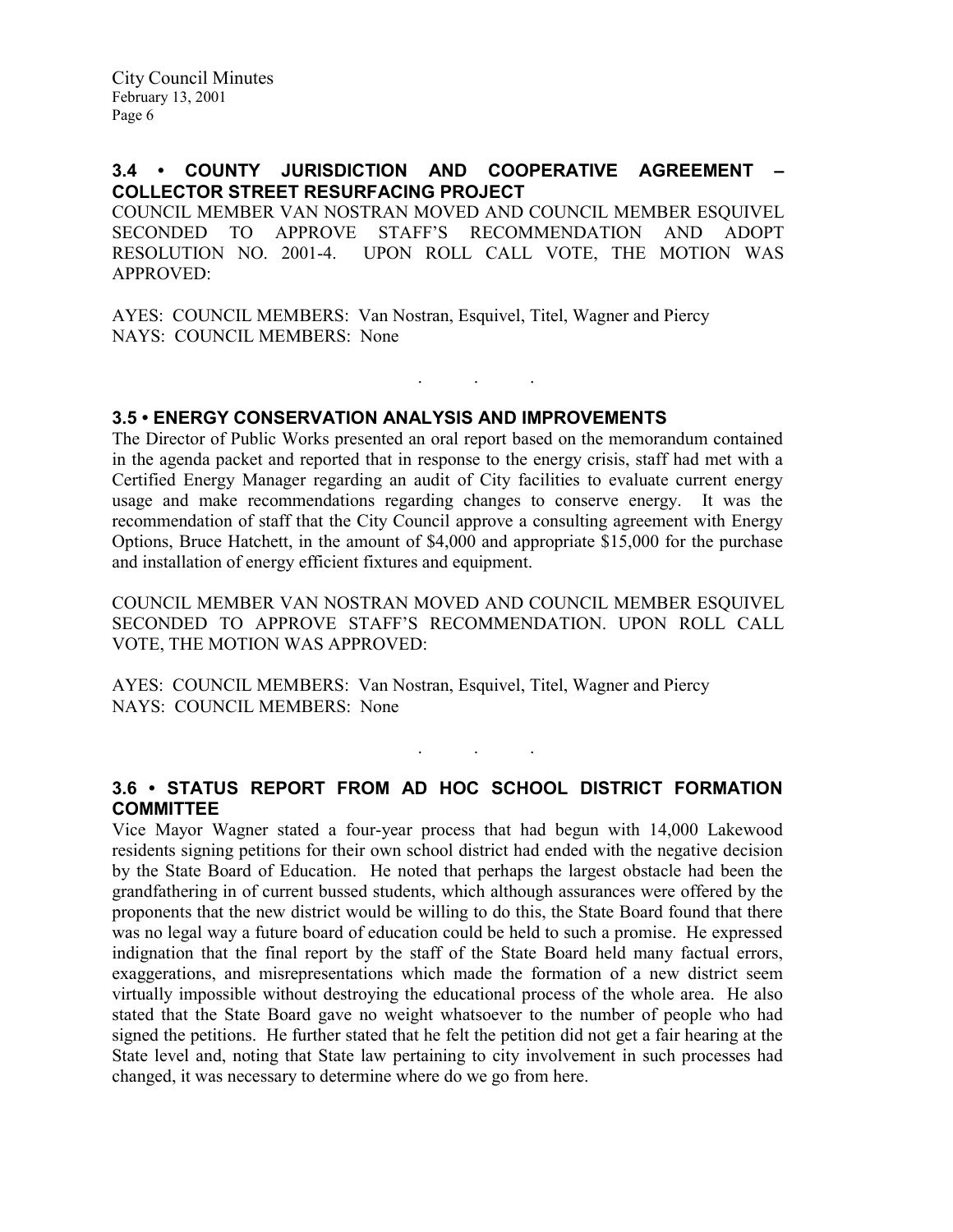## 3.6 • STATUS REPORT FROM AD HOC SCHOOL DISTRICT FORMATION COMMITTEE - Continued

City Attorney John S. Todd advised that although the new legislation would allow the City to be a petitioner for a new petition, since the City had not been one of the petitioners on the recently rejected petition, the City had no standing and could issue no legal challenges directed at the State Board's handling of the original petition. He noted that the City could seek a writ of mandate, but that it would be expensive and might not succeed. He concluded by stating the best legal option would be to prepare a new petition, independent of the previous one, and use the City's power to support it.

Council Member Van Nostran stated that the State Board hearing had been a lesson in school district politics, with the Board not appearing to even lend an ear to the petitioners, rather appearing to have been influenced by the existing school districts. He inquired about the process for filing a writ of mandate.

The City Attorney advised that a writ filed in Superior Court would have to prove that the State Board had acted in an arbitrary and capricious manner.

Jerry Cleveland stated that as an elected board member of the Bellflower Unified School District, he would like to think that things had gotten better for Lakewood students in his district but was aware that was not necessarily the case in other districts. He further stated that he would like to see if a combined Lakewood/Bellflower district would be feasible.

Al Juliano stated that as one of the three chief petitioners of the school district petition, he thought there might be room for cooperation. He noted that the City Council had done a lot to assist the School District Reorganization Committee and that he felt it would be advisable to appoint a group to study the issue to see if there was a remedy now rather than starting over. He expressed his opinion that even though the Sacramento hearing before the State Board was a kangaroo court, the Long Beach Unified School District should be aware that the Organizing Committee would not just go away.

Vice Mayor Wagner stated the Mr. Cleveland's comment about a combined Lakewood/Bellflower district was worthy of consideration although it would not be easy to accomplish. He recommended an ad hoc committee be formed to study alternatives for school district formation.

VICE MAYOR WAGNER MOVED AND COUNCIL MEMBER TITEL SECONDED TO FORM AN AD HOC COMMITTEE TO STUDY THE POTENTIAL FOR SCHOOL DISTRICT FORMATION.

Mayor Piercy concurred that the petitioners did not get a fair shake in Sacramento and an ad hoc committee was necessary to talk to the people involved and get suggestions.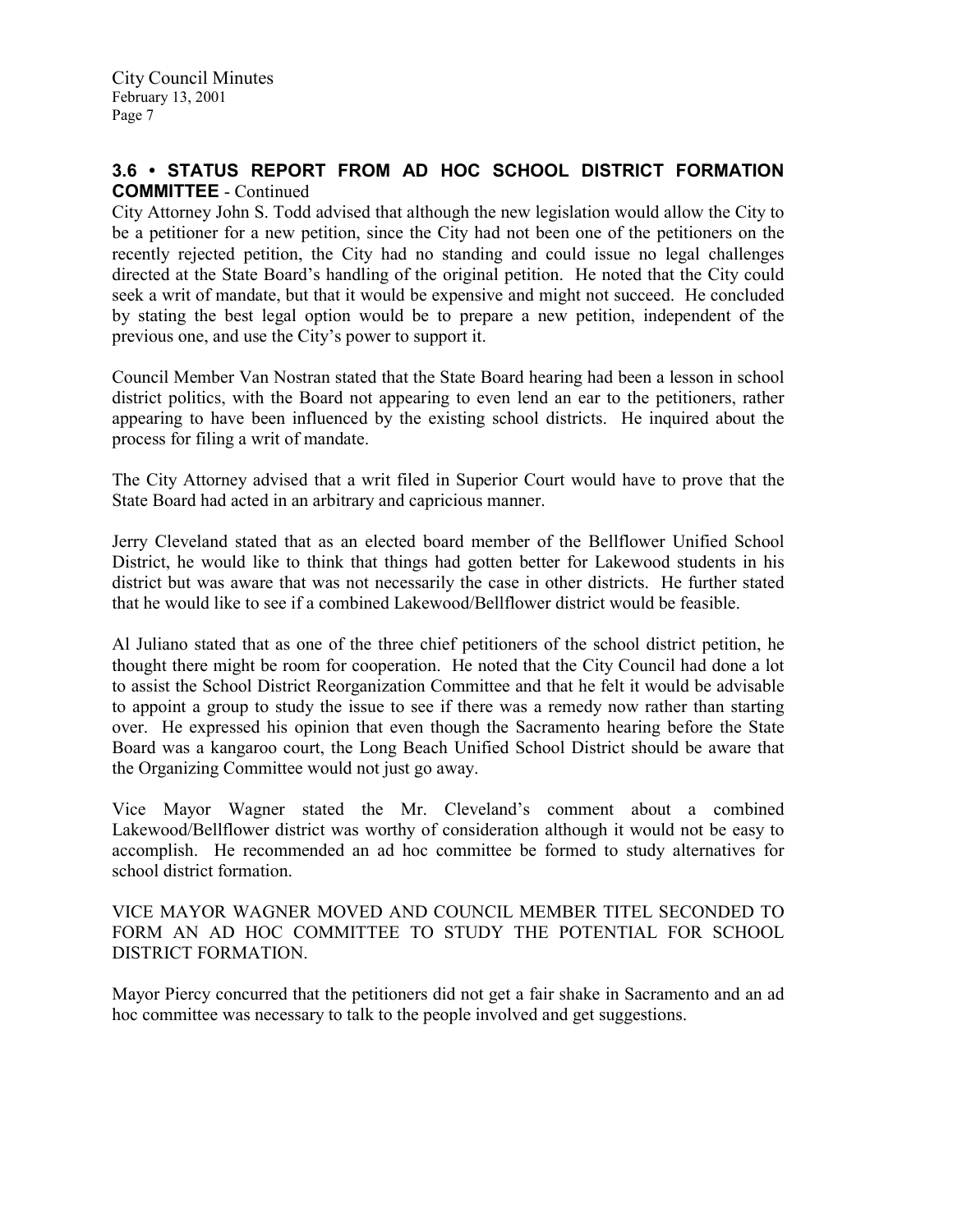## 3.6 • STATUS REPORT FROM AD HOC SCHOOL DISTRICT FORMATION COMMITTEE - Continued

Council Member Titel stated it had clearly been a long and divisive battle. He suggested Sheriff Baca serve as an example to the City of how to look at what was best for an organization and that a district formation committee look carefully at what was best for the children of Lakewood. He also expressed interest in Mr. Cleveland's comments and stated it was time to look for how best to reach the goal.

Mayor Piercy asked Council Member Van Nostran if he was available to serve on an hoc school district formation committee with Vice Mayor Wagner. Council Member Van Nostran indicated his willingness.

UPON ROLL CALL VOTE, THE MOTION WAS APPROVED:

AYES: COUNCIL MEMBERS: Van Nostran, Esquivel, Titel, Wagner and Piercy NAYS: COUNCIL MEMBERS: None

At 10:16 p.m., the Regular Meeting of the City Council was recessed for the Meetings of the Lakewood Redevelopment Agency and the Lakewood Housing Authority. At 10:17 p.m., the City Council Meeting was reconvened.

#### . . .

. . .

#### ORAL COMMUNICATIONS:

Vernon Recker, Raymond Groom, Debra West and Jim Yamaguchi addressed the City Council regarding overgrown foliage and fire hazard on the property at 21402 Seeley Place and difficulty accessing the cul-de-sac because of on-street vehicle parking.

. . .

### CLOSED SESSION:

Based upon the confidential written report of the City Attorney, the City Council recessed at 10:35 p.m., to a closed session to confer with or receive advice from its legal counsel pursuant to Government Code §54956.9(c), pertaining to its decision to initiate litigation in one case.

At 11:15 p.m., the City Council reconvened. Mayor Piercy announced that the City Council had met in closed session to receive facts and consider circumstances pertaining to its decision to initiate litigation in one case and had given instructions to its legal counsel pertaining to that matter.

 $\mathbf{r}$  .  $\mathbf{r}$  ,  $\mathbf{r}$  ,  $\mathbf{r}$  ,  $\mathbf{r}$  ,  $\mathbf{r}$  ,  $\mathbf{r}$  ,  $\mathbf{r}$